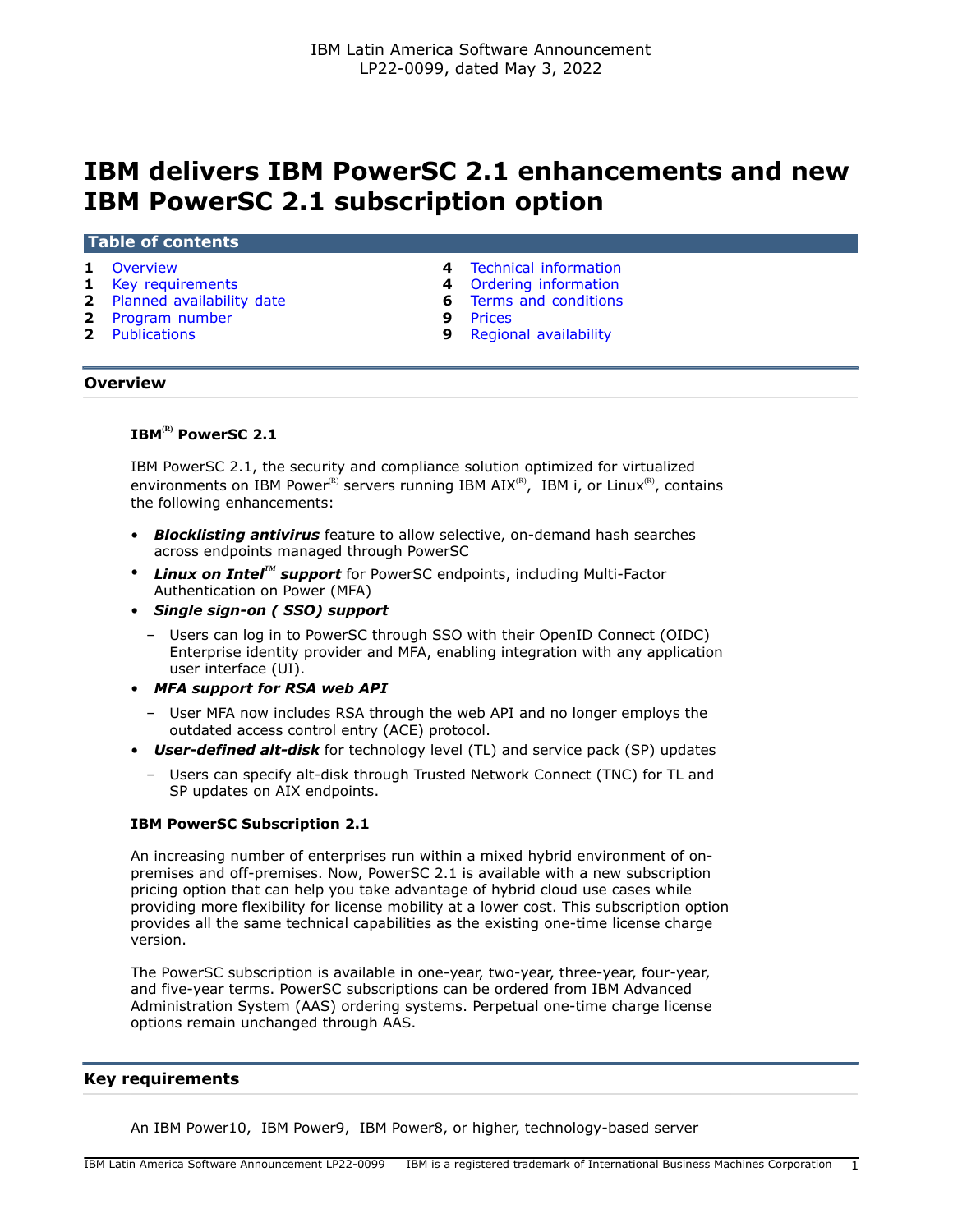# <span id="page-1-0"></span>**Planned availability date**

May 20, 2022

Availability within a country is subject to local legal requirements.

## <span id="page-1-1"></span>**Program number**

| Program number    |                                                              | <b>VRM</b>                                        |                                                   | Program name                                      |                                                   |
|-------------------|--------------------------------------------------------------|---------------------------------------------------|---------------------------------------------------|---------------------------------------------------|---------------------------------------------------|
| 5765-SC2          |                                                              | 2.1.0                                             |                                                   | <b>IBM PowerSC</b>                                |                                                   |
|                   | <b>Note:</b> 5765-SC2 new release is being announced.        |                                                   |                                                   |                                                   |                                                   |
| Program number    |                                                              | <b>VRM</b>                                        |                                                   | Program name                                      |                                                   |
| 5765-S2S          |                                                              | 2.1.0                                             |                                                   | <b>IBM PowerSC Subscription</b>                   |                                                   |
|                   | <b>Note:</b> 5765-S2S new program number is being announced. |                                                   |                                                   |                                                   |                                                   |
| Program<br>number | <b>Maintenance</b><br>1-year<br>Program<br>number            | <b>Maintenance</b><br>2-year<br>Program<br>number | <b>Maintenance</b><br>3-year<br>Program<br>number | <b>Maintenance</b><br>4-year<br>Program<br>number | <b>Maintenance</b><br>5-year<br>Program<br>number |
| 5765-SC2          | 5660-PSE                                                     | 5666-PSE                                          | 5662-PSE                                          | 5669-PSE                                          | 5665-PSE                                          |
| Program<br>number | <b>Maintenance</b><br>1-year<br>Program<br>number            | <b>Maintenance</b><br>2-year<br>Program<br>number | <b>Maintenance</b><br>3-year<br>Program<br>number | <b>Maintenance</b><br>4-year<br>Program<br>number | <b>Maintenance</b><br>5-year<br>Program<br>number |
| 5765-S2S          | 5771-S2S                                                     | 5772-S2S                                          | 5773-S2S                                          | 5774-S2S                                          | 5775-S2S                                          |

# **Offering Information**

Product information is available on the [IBM Offering Information](http://www.ibm.com/common/ssi) website.

## <span id="page-1-2"></span>**Publications**

None

# **Services**

#### **IBM Systems Lab Services**

Systems Lab Services offers infrastructure services to help build hybrid cloud and enterprise IT solutions. From servers to storage systems and software, Systems Lab Services can help deploy the building blocks of a next-generation IT infrastructure to empower a client's business. Systems Lab Services consultants can perform infrastructure services for clients online or onsite, offering deep technical expertise, valuable tools, and successful methodologies. Systems Lab Services is designed to help clients solve business challenges, gain new skills, and apply best practices.

Systems Lab Services offers a wide range of infrastructure services for IBM Power servers, IBM Storage systems, IBM  $Z^{(R)}$ , and IBM LinuxONE. Systems Lab Services has a global presence and can deploy experienced consultants online or onsite around the world.

For assistance, contact Systems Lab Services at ibmsls@us.ibm.com.

To learn more, see the [IBM Systems Lab Services](https://www.ibm.com/it-infrastructure/services/lab-services) website.

## **IBM ConsultingTM**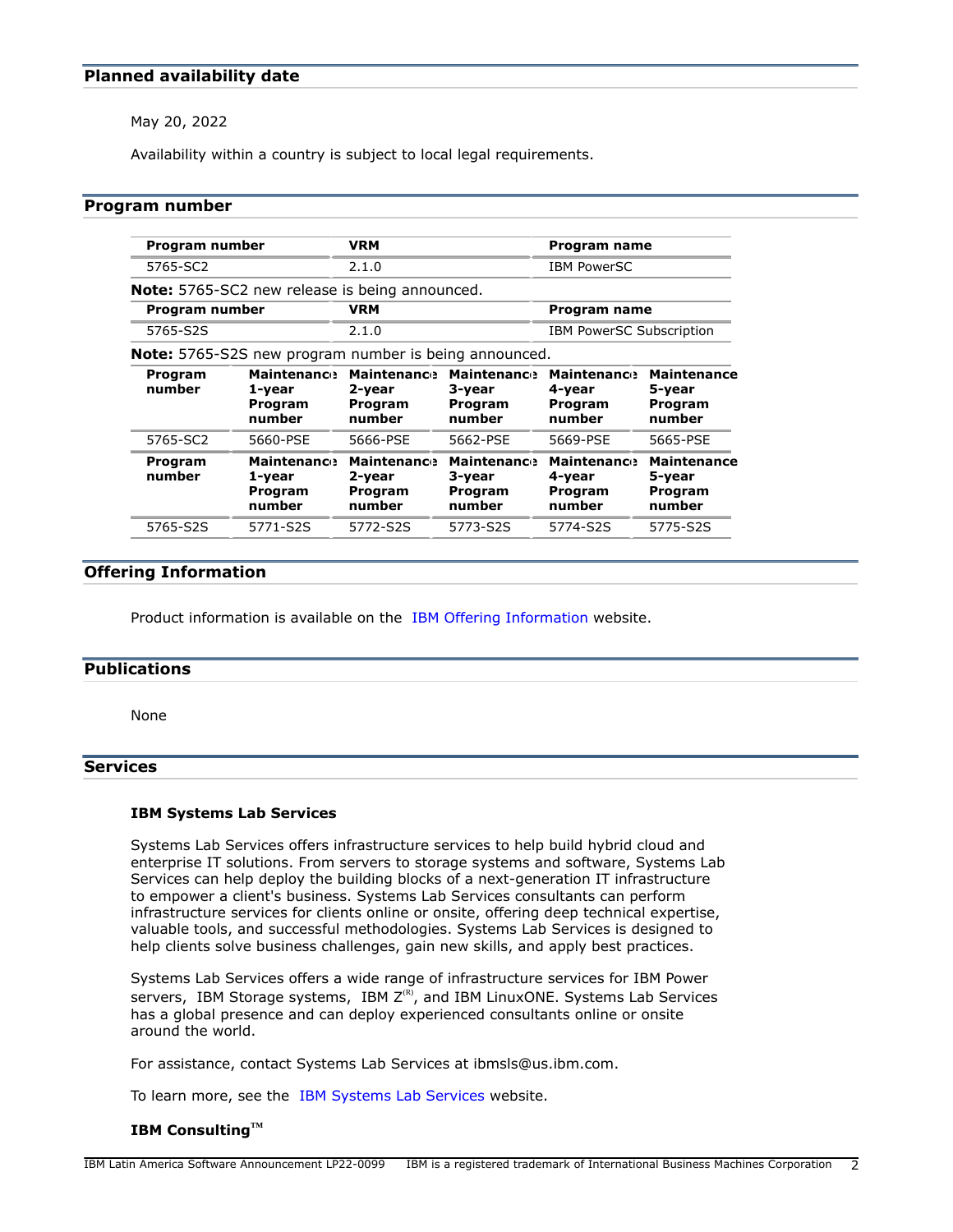As transformation continues across every industry, businesses need a single partner to map their enterprise-wide business strategy and technology infrastructure. IBM Consulting is the business partner to help accelerate change across an organization. IBM specialists can help businesses succeed through finding collaborative ways of working that forge connections across people, technologies, and partner ecosystems. IBM Consulting brings together the business expertise and an ecosystem of technologies that help solve some of the biggest problems faced by organizations. With methods that get results faster, an integrated approach that is grounded in an open and flexible hybrid cloud architecture, and incorporating technology from IBM Research<sup>(R)</sup> and IBM Watson<sup>(R)</sup> AI, IBM Consulting enables businesses to lead change with confidence and deliver continuous improvement across a business and its bottom line.

For additional information, see the [IBM Consulting](https://www.ibm.com/consulting) website.

# **IBM Technology Support Services (TSS)**

Get preventive maintenance, onsite and remote support, and gain actionable insights into critical business applications and IT systems. Speed developer innovation with support for over 240 open-source packages. Leverage powerful IBM analytics and AI-enabled tools to enable client teams to manage IT problems before they become emergencies.

TSS offers extensive IT maintenance and support services that cover more than one niche of a client's environment. TSS covers products from IBM and OEMs, including servers, storage, network, appliances, and software, to help clients ensure high availability across their data center and hybrid cloud environment.

For details on available services, see the [Technology support for hybrid cloud](https://www.ibm.com/services/technology-support) [environments](https://www.ibm.com/services/technology-support) website.

## **IBM Expert Labs**

Expert Labs can help clients accelerate their projects and optimize value by leveraging their deep technical skills and knowledge. With more than 20 years of industry experience, these specialists know how to overcome the biggest challenges to deliver business results that can have an immediate impact.

Expert Labs' deep alignment with IBM product development allows for a strategic advantage as they are often the first in line to get access to new products, features, and early visibility into roadmaps. This connection with the development enables them to deliver First of a Kind implementations to address unique needs or expand a client's business with a flexible approach that works best for their organization.

For additional information, see the [IBM Expert Labs](https://www.ibm.com/products/expertlabs) website.

# **IBM Security(R) Expert Labs**

With extensive consultative expertise on IBM Security software solutions, Security Expert Labs helps clients and partners modernize the security of their applications, data, and workforce. With an extensive portfolio of consulting and learning services, Expert Labs provides project-based and premier support service subscriptions.

These services can help clients deploy and integrate IBM Security software, extend their team resources, and help guide and accelerate successful hybrid cloud solutions, including critical strategies such as zero trust. Remote and on-premises software deployment assistance is available for IBM Cloud Pak $R<sup>(R)</sup>$  for Security, IBM Security QRadar<sup>(R)</sup>/QRoC, IBM Security SOAR/Resilient<sup>(R)</sup>, IBM i2<sup>(R)</sup>, IBM Security Verify, IBM Security Guardium<sup>(R)</sup>, and IBM Security MaaS360<sup>(R)</sup>.

For more information, contact Security Expert Labs at sel@us.ibm.com.

For additional information, see the [IBM Security Expert Labs](https://www.ibm.com/security/security-expert-labs) website.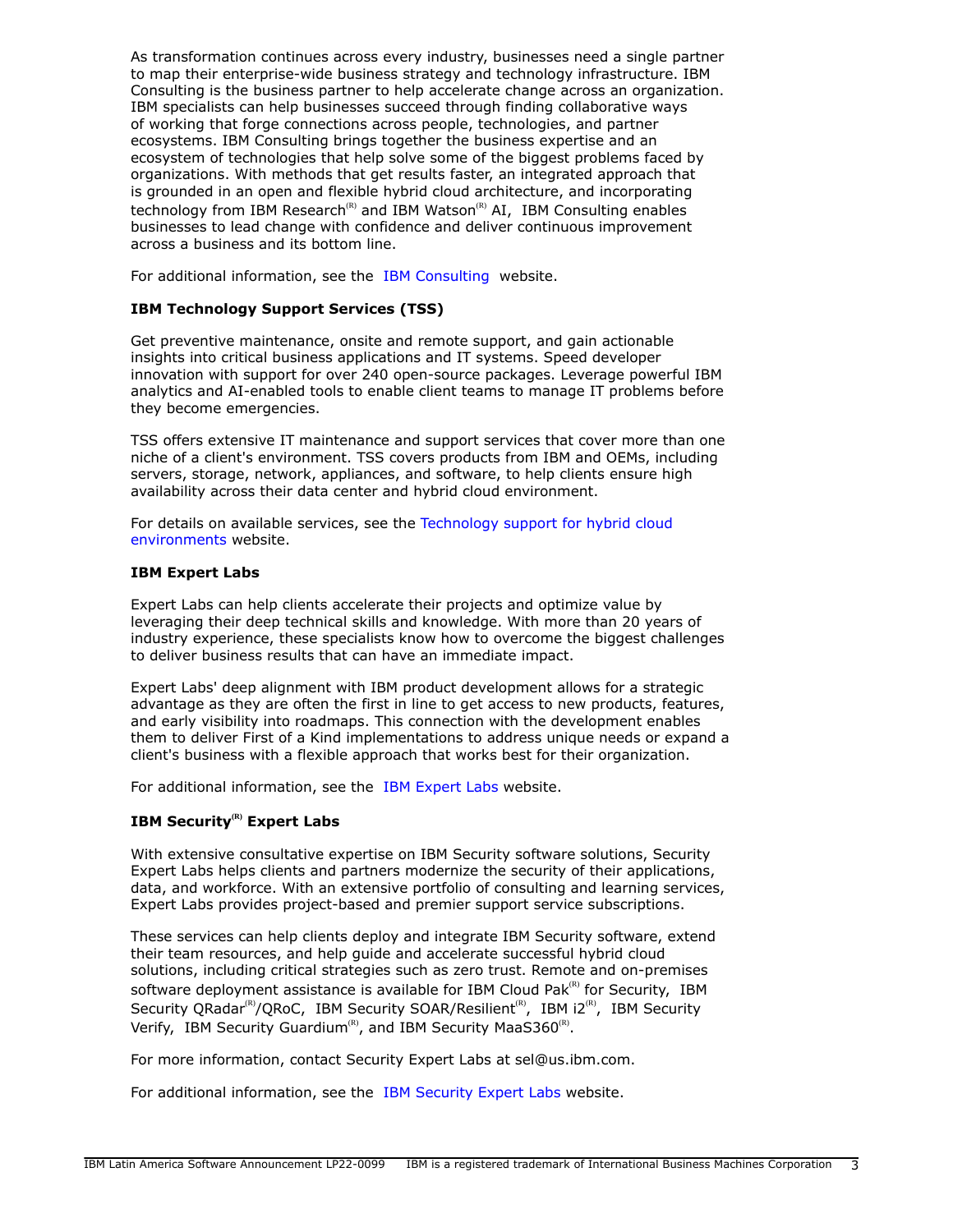# <span id="page-3-0"></span>**Technical information**

## **Specified operating environment**

#### *Hardware requirements*

A Power10, Power9, Power8, or later, technology-based server

#### *Software requirements*

Not applicable

## *IBM Support*

[IBM Support](https://www.ibm.com/support) is your gateway to technical support tools and resources that are designed to help you save time and simplify support. IBM Support can help you find answers to questions, download fixes, troubleshoot, submit and track problem cases, and build skills. Learn and stay informed about the transformation of IBM Support, including new tools, new processes, and new capabilities, by going to the [IBM Support Insider](https://www.ibm.com/support/insider).

#### *Additional IBM support*

### **IBM Client Engineering for Systems**

Client Engineering for Systems is a framework for accelerating digital transformation. It helps you generate innovative ideas and equips you with the practices, technologies, and expertise to turn those ideas into business value in weeks. When you work with Client Engineering for Systems, you bring pain points into focus. You empower your team to take manageable risks, adopt leading technologies, speed up solution development, and measure the value of everything you do. Client Engineering for Systems has experts and services to address a broad array of use cases, including capabilities for business transformation, hybrid cloud, analytics and AI, infrastructure systems, security, and more. Contact Client Engineering for Systems at sysgarage@ibm.com.

#### **Planning information**

#### *Packaging*

#### **Packaging information**

This program, when downloaded from a website, contains the applicable IBM license agreement and License Information, if appropriate, which will be presented for acceptance at the time of installation of the program. For future reference, the license and License Information will be stored in a directory such as LICENSE.TXT.

## <span id="page-3-1"></span>**Ordering information**

Consult your IBM representative or IBM Business Partner.

## **IBM Configurator for e-business (e-config)**

#### **New feature numbers**

IBM PowerSC 2.1 Subscription (5765-S2S)

| Program number | <b>Feature description</b> | <b>OTC Feature number</b> |
|----------------|----------------------------|---------------------------|
| 5765-S2S       | Per Proc Core on Med Ser   | V8RJBG                    |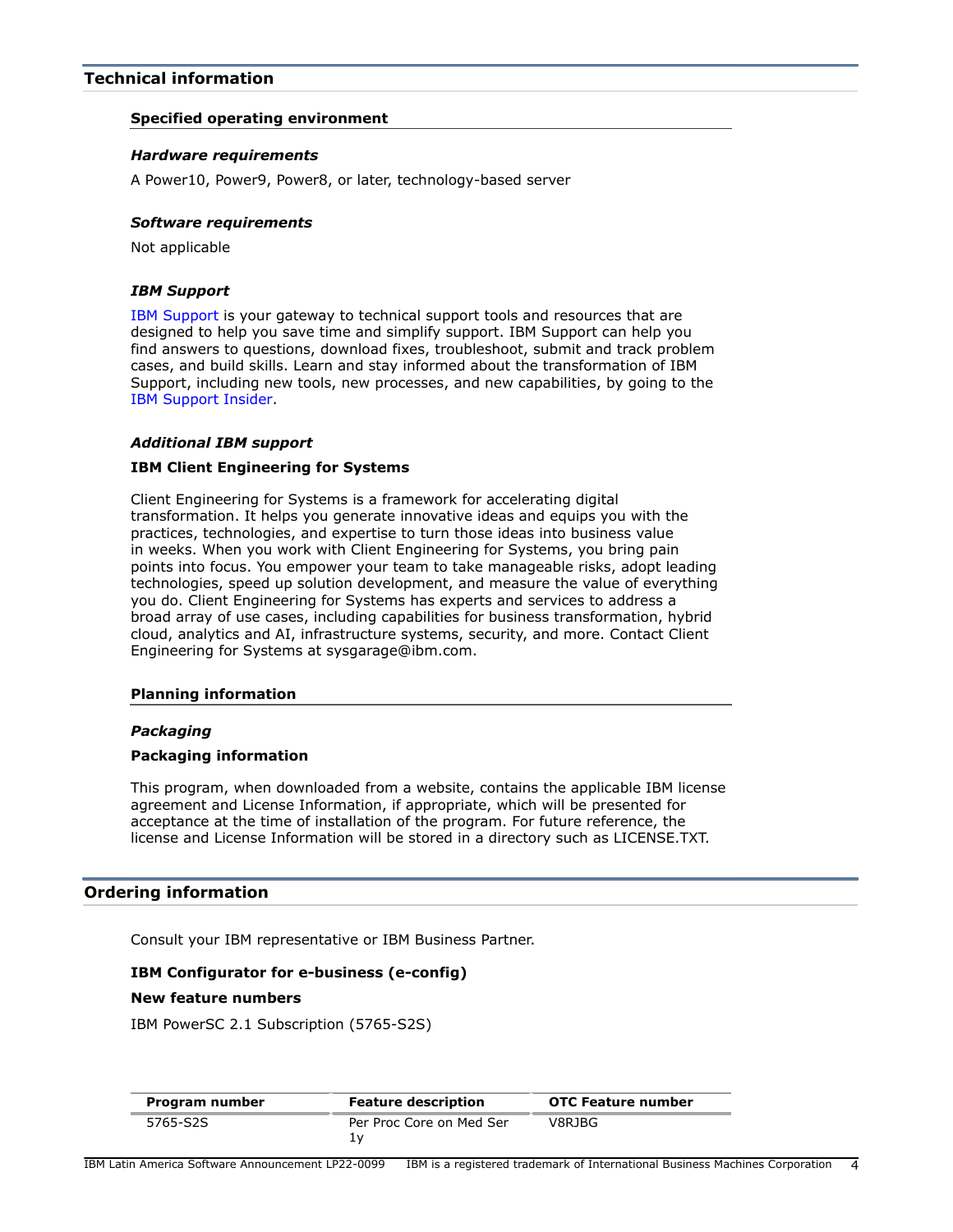| Program number | <b>Feature description</b>     | <b>OTC Feature number</b> |
|----------------|--------------------------------|---------------------------|
| 5765-S2S       | Upg Sm to Med Per Proc<br>1y   | <b>XIUCBG</b>             |
| 5765-S2S       | Per Proc Core on Sm Ser<br>1y  | V8RHBG                    |
| 5765-S2S       | Per Proc Core on Med Ser<br>2y | V8RLBG                    |
| 5765-S2S       | Upg Sm to Med Per Proc<br>2y   | <b>XIUDBG</b>             |
| 5765-S2S       | Per Proc Core on Sm Ser<br>2y  | V8RKBG                    |
| 5765-S2S       | Per Proc Core on Med Ser<br>3y | V8RNBG                    |
| 5765-S2S       | Upg Sm to Med Per Proc<br>3y   | <b>XIUEBG</b>             |
| 5765-S2S       | Per Proc Core on Sm Ser<br>3y  | V8RMBG                    |
| 5765-S2S       | Per Proc Core on Med Ser<br>4y | V8RRBG                    |
| 5765-S2S       | Upg Sm to Med Per Proc<br>4y   | <b>XIUFBG</b>             |
| 5765-S2S       | Per Proc Core on Sm Ser<br>4y  | V8RPBG                    |
| 5765-S2S       | Per Proc Core on Med Ser<br>5у | V8RTBG                    |
| 5765-S2S       | Upg Sm to Med Per Proc<br>5y   | <b>XIUGBG</b>             |
| 5765-S2S       | Per Proc Core on Sm Ser<br>5y  | V8RSBG                    |

This software license includes Software Maintenance, previously referred to as Software Subscription and Technical Support.

Extending coverage for a total of five years from the date of acquisition may be elected. Order the program number, feature number, and quantity to extend coverage for your software licenses. If maintenance has expired, specify the after license feature number.

# **Maintenance program number description**

| Maintenance program number | <b>Description</b>              |  |
|----------------------------|---------------------------------|--|
| 5771-S2S                   | IBM PowerSC 2.1 Subscription 1Y |  |
| 5772-S2S                   | IBM PowerSC 2.1 Subscription 2Y |  |
| 5773-S2S                   | IBM PowerSC 2.1 Subscription 3Y |  |
| 5774-S2S                   | IBM PowerSC 2.1 Subscription 4Y |  |
| 5775-S2S                   | IBM PowerSC 2.1 Subscription 5Y |  |

| Maintenance program<br>number | <b>Feature description</b>     | <b>OTC Feature number</b> |
|-------------------------------|--------------------------------|---------------------------|
| 5771-S2S                      | 1y Reg Per Proc Core on<br>Med | Z2A2JA                    |
| 5771-S2S                      | 1y Reg Per Proc Core on<br>Sm  | 72A11A                    |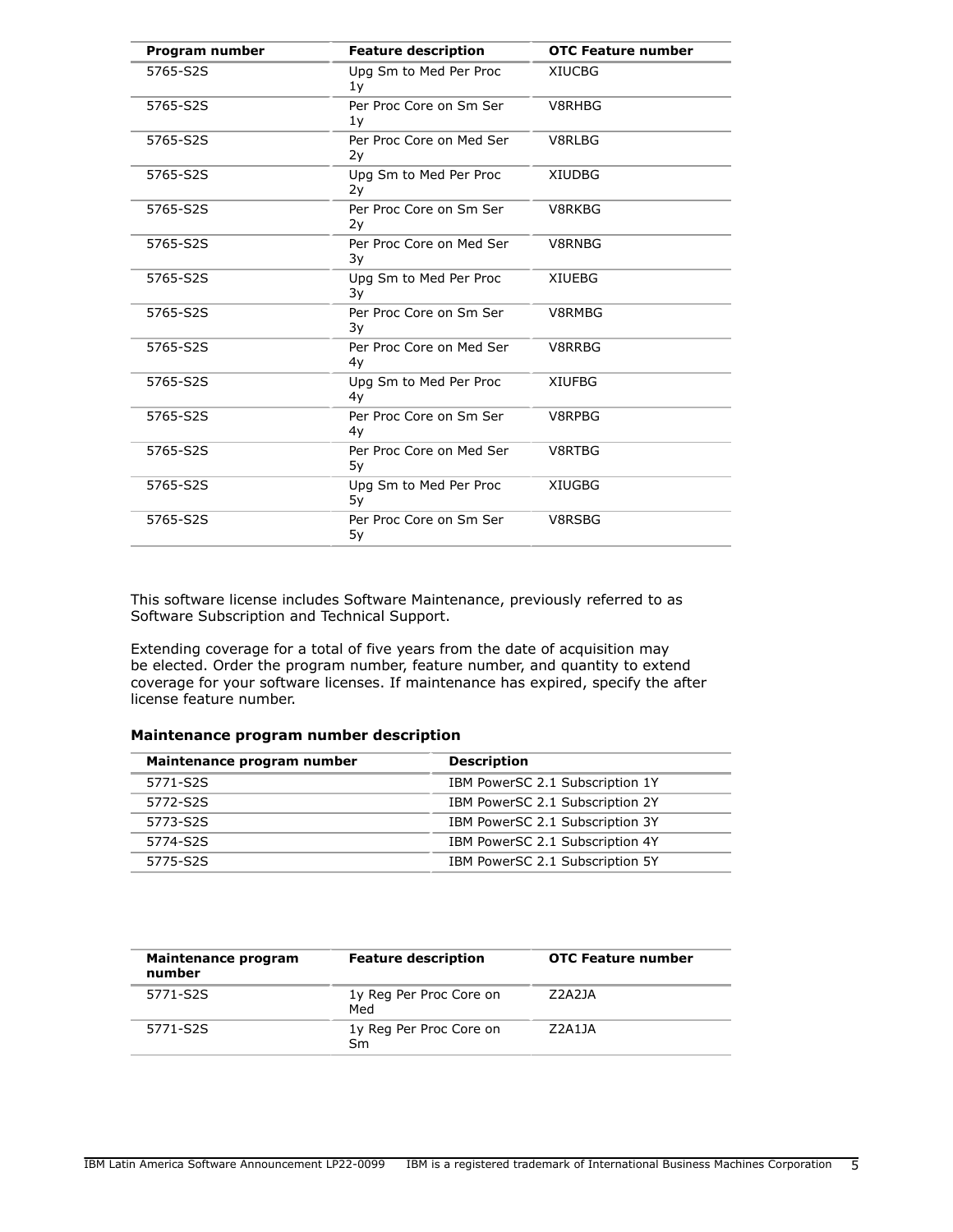| Maintenance program<br>number | <b>Feature description</b>     | <b>OTC Feature number</b> |
|-------------------------------|--------------------------------|---------------------------|
| 5772-S2S                      | 2y Reg Per Proc Core on<br>Med | MODKTA                    |
| 5772-S2S                      | 2y Reg Per Proc Core on<br>Sm  | MODJTA                    |

| Maintenance program<br>number | <b>Feature description</b>     | <b>OTC Feature number</b> |
|-------------------------------|--------------------------------|---------------------------|
| 5773-S2S                      | 3y Reg Per Proc Core on<br>Med | U1UJC5                    |
| 5773-S2S                      | 3y Reg Per Proc Core on<br>Sm  | U1UHC5                    |

| Maintenance program<br>number | <b>Feature description</b>     | <b>OTC Feature number</b> |
|-------------------------------|--------------------------------|---------------------------|
| 5774-S2S                      | 4y Reg Per Proc Core on<br>Med | M3X8TB                    |
| 5774-S2S                      | 4y Reg Per Proc Core on<br>Sm  | M3X7TB                    |

| Maintenance program<br>number | <b>Feature description</b>     | <b>OTC Feature number</b> |
|-------------------------------|--------------------------------|---------------------------|
| 5775-S2S                      | 5y Reg Per Proc Core on<br>Med | <b>MAEFTC</b>             |
| 5775-S2S                      | 5y Reg Per Proc Core on<br>Sm  | MAEETC                    |
|                               |                                |                           |

## **Charge metric**

The charge metrics for these licensed products can be found in the following License Information documents:

| Program number | <b>License Information</b><br>document title | <b>License Information</b><br>document number |
|----------------|----------------------------------------------|-----------------------------------------------|
| 5765-SC2       | IBM PowerSC 2.1                              | L-LOPA-C9OPHK                                 |
| 5765-S2S       | IBM PowerSC 2.1<br>Subscription              | L-LOPA-C9OPHK                                 |

Select your language of choice and scroll down to the Charge Metrics section. Follow-on releases, if any, may have updated terms. See the [License Information](https://www.ibm.com/software/sla/sladb.nsf/search?OpenForm) [documents](https://www.ibm.com/software/sla/sladb.nsf/search?OpenForm) website for more information.

# <span id="page-5-0"></span>**Terms and conditions**

The information provided in this announcement letter is for reference and convenience purposes only. The terms and conditions that govern any transaction with IBM are contained in the applicable contract documents such as the IBM International Program License Agreement, IBM International Passport Advantage ${}^{\textrm{\tiny(R)}}$ Agreement, and the IBM Agreement for Acquisition of Software Maintenance.

## **Licensing**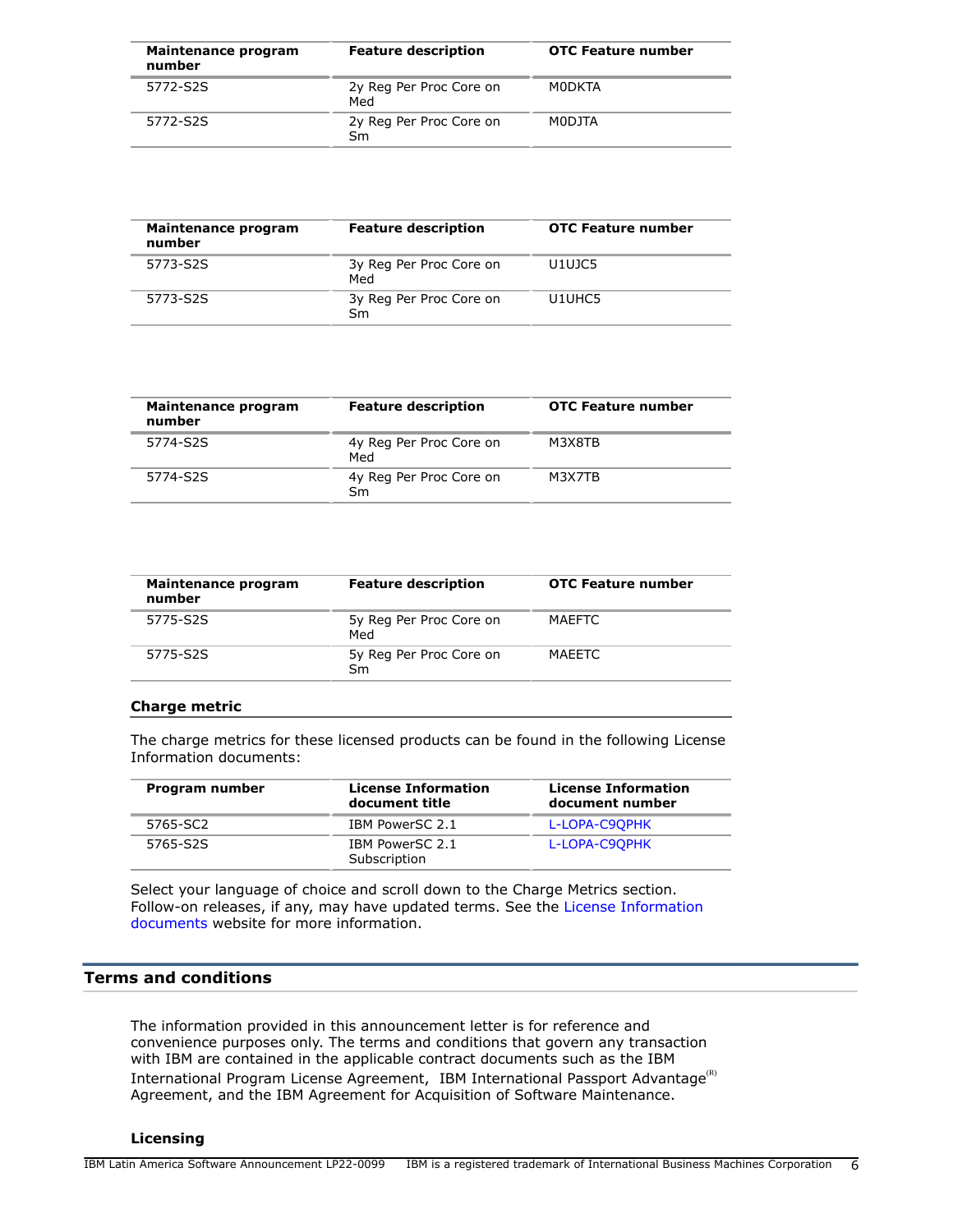IBM International Program License Agreement including the License Information document and Proof of Entitlement (PoE) govern your use of the program. PoEs are required for all authorized use.

This software license includes Software Subscription and Support (also referred to as Software Maintenance).

## **Software Maintenance**

The IBM Agreement for Acquisition of Software Maintenance (Z125-6011) applies for Subscription and Support and does not require client signatures.

Licenses under the IBM International Program License Agreement (IPLA) provide for support with ongoing access to releases and versions of the program. IBM includes one year of Software Subscription and Support with the initial license acquisition of each program acquired. The initial period of Software Subscription and Support can be extended by the purchase of a renewal option, if available. Two charges apply: a one-time license charge for use of the program and an annual renewable charge for the enhanced support that includes telephone assistance (voice support for defects during normal business hours), as well as access to updates, releases, and versions of the program as long as support is in effect.

## **License Information number**

The following License Information documents apply to the offerings in this announcement:

| Program identifier | <b>License Information</b><br>document title | <b>License Information</b><br>document number |
|--------------------|----------------------------------------------|-----------------------------------------------|
| 5765-SC2           | IBM PowerSC 2.1                              | L-LOPA-C9OPHK                                 |
| 5765-S2S           | IBM PowerSC 2.1<br>Subscription              | L-LOPA-C9OPHK                                 |

Follow-on releases, if any, may have updated terms. See the [License Information](https://www.ibm.com/software/sla/sladb.nsf/search?OpenForm) [documents](https://www.ibm.com/software/sla/sladb.nsf/search?OpenForm) website for more information.

## **Limited warranty applies**

Yes

## **Limited warranty**

IBM warrants that when the program is used in the specified operating environment, it will conform to its specifications. The warranty applies only to the unmodified portion of the program. IBM does not warrant uninterrupted or error-free operation of the program or that IBM will correct all program defects. You are responsible for the results obtained from the use of the program.

IBM provides you with access to IBM databases containing information on known program defects, defect corrections, restrictions, and bypasses at no additional charge. For further information, see the [IBM Support Guide](http://www.ibm.com/support/customercare/sas/f/handbook/home.html).

IBM will maintain this information for at least one year after the original licensee acquires the program (warranty period).

## **Money-back guarantee**

If for any reason you are dissatisfied with the program and you are the original licensee, you may obtain a refund of the amount you paid for it, if within 30 days of your invoice date you return the program and its PoE to the party from whom you obtained it. If you downloaded the program, you may contact the party from whom you acquired it for instructions on how to obtain the refund.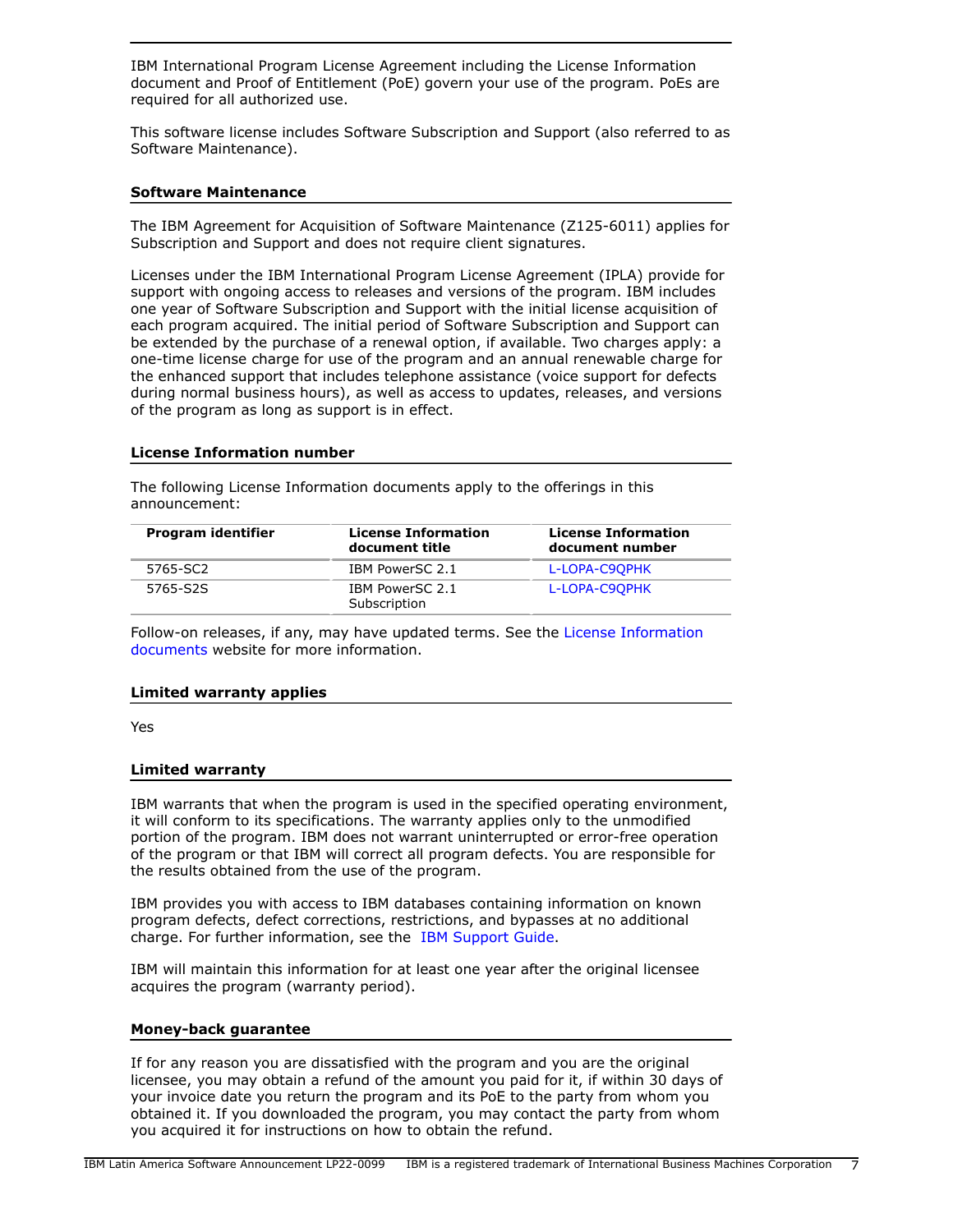For clarification, note that for programs acquired under any of IBM's On/Off Capacity on Demand (On/Off CoD) software offerings, this term does not apply since these offerings apply to programs already acquired and in use by you.

# **Volume orders (IVO)**

Yes. Contact your IBM representative.

# **Passport Advantage applies**

No

## **Usage restrictions**

Yes

For usage restrictions, see the License Information documents listed in this [Terms](#page-5-0) [and conditions](#page-5-0) section.

## **Software Subscription and Support applies**

Yes. All distributed software licenses include Software Subscription and Support for a period of 12 months from the date of acquisition, providing a streamlined way to acquire IBM software and assure technical support coverage for all licenses. Extending coverage for a total of three years from date of acquisition may be elected.

While your Software Subscription and Support is in effect, IBM provides you assistance for your routine, short duration installation and usage (how-to) questions, and code-related questions. IBM provides assistance by telephone and, if available, electronic access, only to your information systems (IS) technical support personnel during the normal business hours (published prime shift hours) of your IBM support center. (This assistance is not available to your end users.) IBM provides Severity 1 assistance 24 hours a day, every day of the year. For additional details, go to the [IBM Support Handbooks](http://www.ibm.com/support/handbook) page.

Software Subscription and Support does not include assistance for the design and development of applications, your use of programs in other than their specified operating environment, or failures caused by products for which IBM is not responsible under this agreement.

## **System i Software Maintenance applies**

No

# **Variable charges apply**

Yes

# **Educational allowance available**

Yes. A 15% education allowance applies to qualified education institution clients.

# **Statement of good security practices**

IT system security involves protecting systems and information through intrusion prevention, detection, and response to improper access from within and outside your enterprise. Improper access can result in information being altered, destroyed, or misappropriated or can result in misuse of your systems to attack others. Without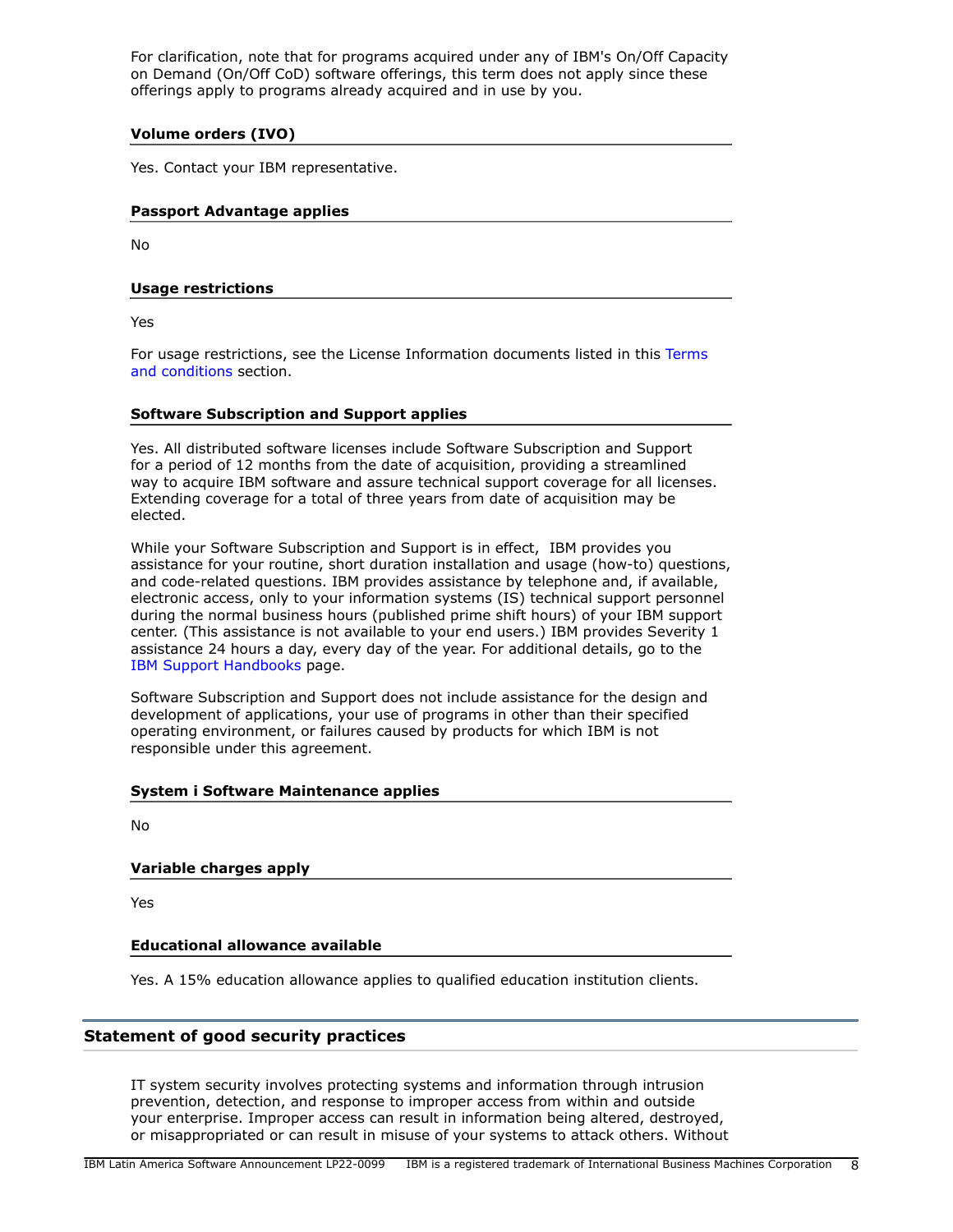a comprehensive approach to security, no IT system or product should be considered completely secure and no single product or security measure can be completely effective in preventing improper access. IBM systems and products are designed to be part of a regulatory compliant, comprehensive security approach, which will necessarily involve additional operational procedures, and may require other systems, products, or services to be most effective.

**Important:** IBM does not warrant that any systems, products, or services are immune from, or will make your enterprise immune from, the malicious or illegal conduct of any party.

## <span id="page-8-0"></span>**Prices**

For all local charges, contact your IBM representative.

**Variable charges:** The applicable processor-based one-time charge will be based on the group of the designated machine on which the program is licensed for use. If the program is designated to a processor in a group for which no charge is listed, the charge of the next higher group listed applies. For movement to a machine in a higher group, an upgrade charge equal to the difference in the then-current charges between the two groups will apply. For movement to a machine in a lower group, there will be no adjustment or refund of charges paid.

## **IBM Global Financing**

IBM Global Financing offers competitive financing to credit-qualified clients to assist them in acquiring IT solutions. Offerings include financing for IT acquisition, including hardware, software, and services, from both IBM and other manufacturers or vendors. Offerings (for all client segments: small, medium, and large enterprise), rates, terms, and availability can vary by country. Contact your local IBM Global Financing organization or go to the [IBM Global Financing](http://www.ibm.com/financing) website for more information.

IBM Global Financing offerings are provided through IBM Credit LLC in the United States, and other IBM subsidiaries and divisions worldwide to qualified commercial and government clients. Rates are based on a client's credit rating, financing terms, offering type, equipment type, and options, and may vary by country. Other restrictions may apply. Rates and offerings are subject to change, extension, or withdrawal without notice.

## <span id="page-8-1"></span>**Regional availability**

Argentina, Belize, Plurinational State of Bolivia, Brazil, Chile, Colombia, Costa Rica, Dominican Republic, Ecuador, El Salvador, Guatemala, Haiti, Honduras, Mexico, Nicaragua, Panama, Paraguay, Peru, Uruguay, and Bolivarian Republic of Venezuela

## *Trademarks*

IBM Consulting is a trademark of IBM Corporation in the United States, other countries, or both.

IBM, Power, AIX, IBM Z, Passport Advantage, IBM Research, IBM Watson, IBM Security, IBM Cloud Pak, QRadar, Resilient, i2, Guardium and MaaS360 are registered trademarks of IBM Corporation in the United States, other countries, or both.

The registered trademark Linux® is used pursuant to a sublicense from the Linux Foundation, the exclusive licensee of Linus Torvalds, owner of the mark on a worldwide basis.

Intel is a trademark of Intel Corporation or its subsidiaries in the United States and other countries.

Other company, product, and service names may be trademarks or service marks of others.